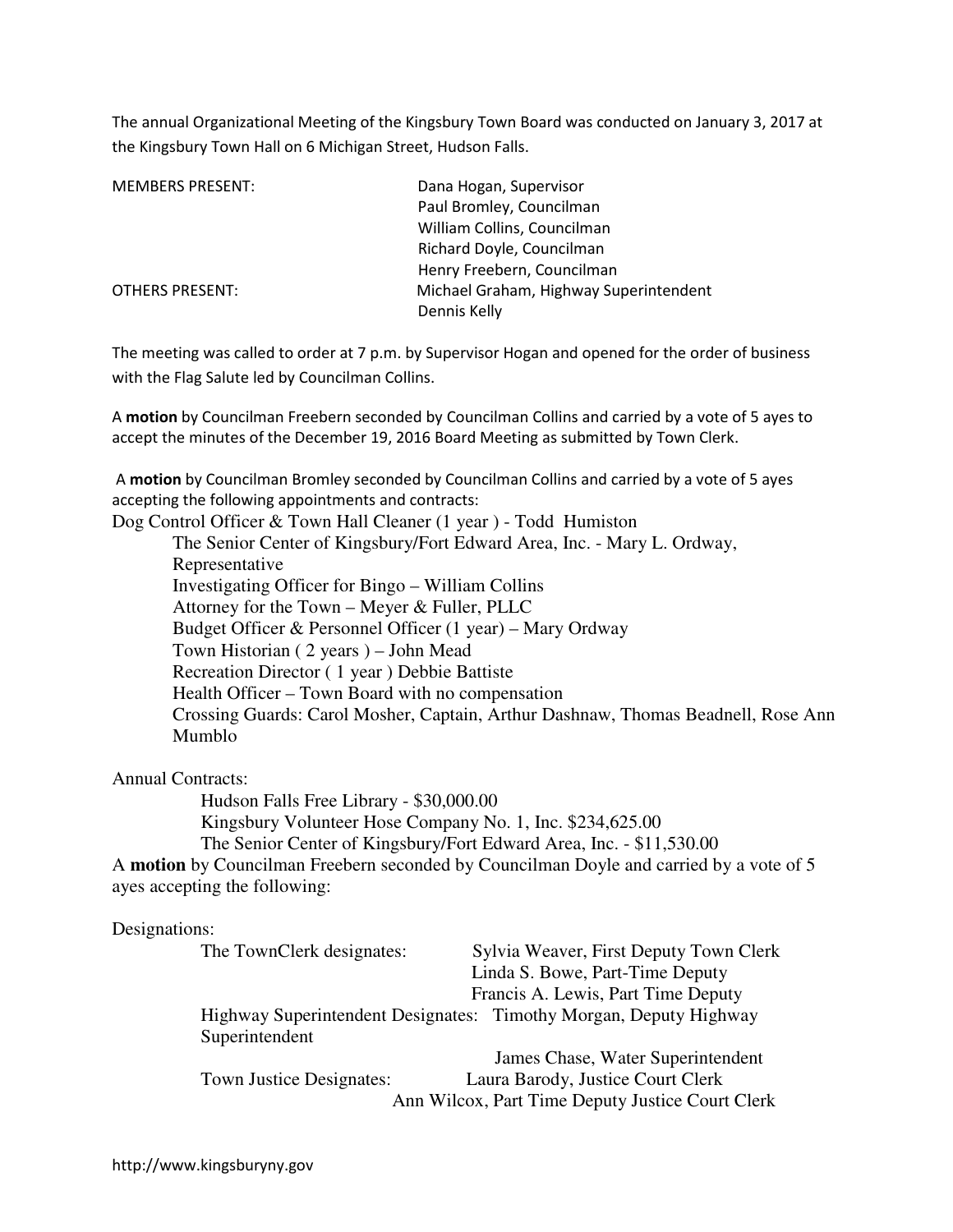Town Supervisor Designates Henry G. Freebern, Deputy Supervisor

Town Comptroller Designates: Michelle Radliff, Confidential Secretary & Code Enforcement Secretary

A **motion** by Councilman Bromley seconded by Councilman Freebern and carried by a vote of 5

ayes accepting the following:

Other Designations:

 Records Management Officer, Issuing Officer for Bingo and Games of Chance, Issuing Agent for Disabled Parking Permits and Records Access Officer – Cynthia Bardin Registrar of Vital Statistics: Cynthia Bardin with a Salary of \$1,000.00 Deputy Registrar: Sylvia Weaver with a Salary of \$1,000.00

Board of Ethics: Cynthia Bardin, Walt Sutliff & Ron Baker

Official Town Newspaper – The Post Star

Official Depository for deposit & safekeeping of all Town funds: Glens Falls National & Trust

A **motion** by Councilman Bromley seconded by Councilman and carried by a vote of 5 ayes accepting the following:

Town Board Meetings to be held on the First & Third Monday of each Month at 7:00 P.M. Miscellaneous Motions:

Procurement & Credit Card Policy

The Comptroller shall have ninety (90) days after the close of the fiscal year to submit the annual report to the Town Board and the Office of the State Comptroller. Also a copy to be filed with the Town Clerk shall cause summary of such report to be Published within ten (10) days after receipt in the official newspaper (The Post Star) The mileage rate for Town Officials who use their own vehicles for Town Business: \$.50 per mile

Supervisor's Committees:

 Recreation Commission Liason – Henry Freebern: William Collins, alternate Public Safety: Councilman Freebern/Doyle Building & Grounds/Highway – Councilman Freebern/Bromley Insurance – Councilman Collins/Doyle Legal/Legislative – Councilman Collins/Doyle Budget/Personnel – Councilman Collins/Bromley

Resolution No. 1 of 2017:

#### **TOWN BOARD OF THE TOWN OF KINGSBURY**

#### **COUNTY OF WASHINGTON, STATE OF NEW YORK**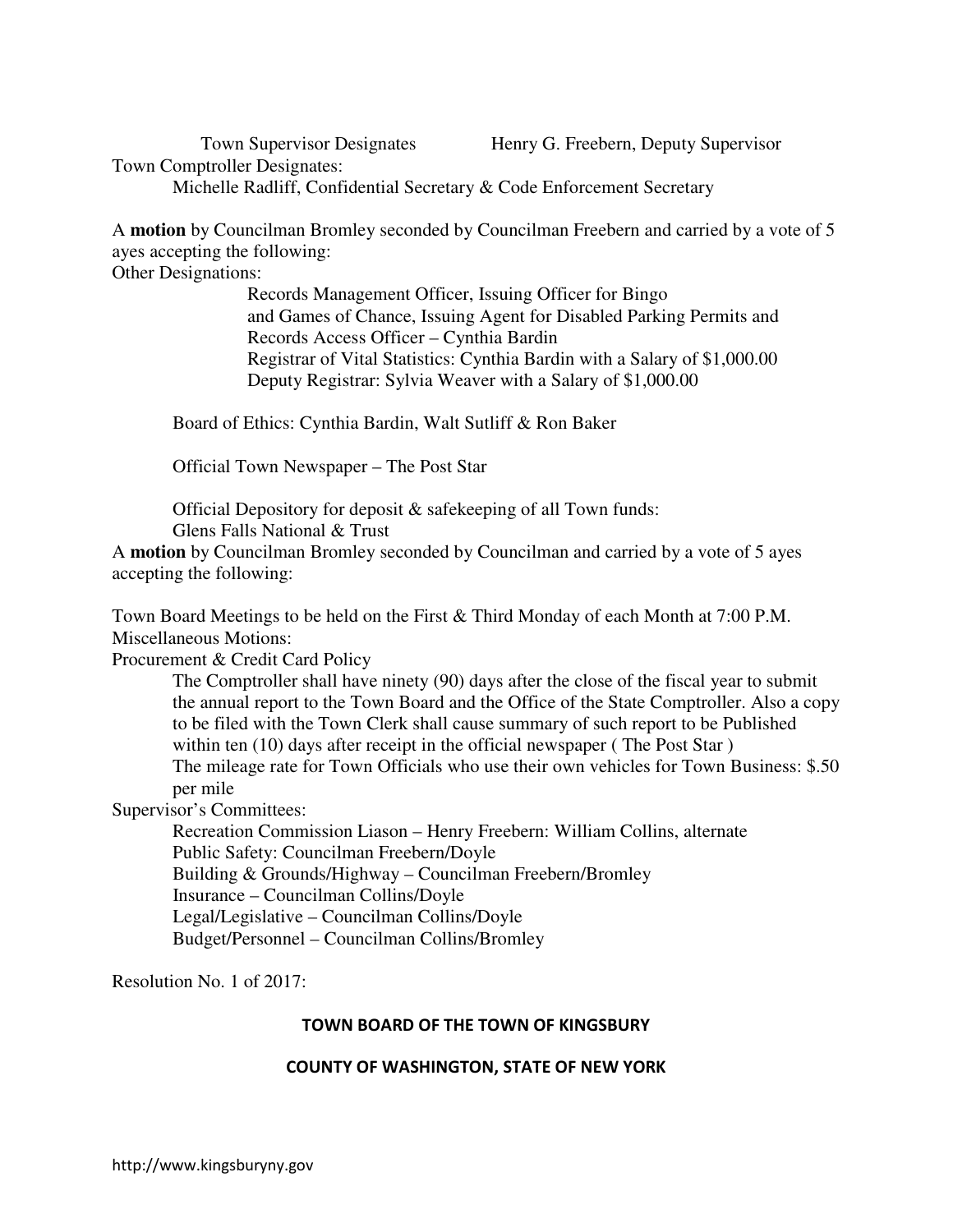Resolution No. 1 of 2017 Adopted January 4th, 2017 Introduced by Councilman Freebern who moved its adoption. Seconded by Councilman Collins

## **RESOLUTION AUTHORIZING TOWN OF KINGSBURY TOWN SUPERVISOR TO ENTER IN TO AGREEMENT WITH COUNTRYSIDE VETERINARIAN PRACTICE, P.C. FOR TOWN DOG CONTROL SHELTER SERVICES PURSUANT TO NEW YORK STATE AGRICULTRUAL AND MARKETS LAW ARTCLE 7**

 **WHEREAS**, the Town of Kingsbury (hereinafter "Town") is

required to have a shelter contract agreement in place pursuant to the New York State Agricultural and Markets Law Article 7; and

**WHEREAS**, the Town of Kingsbury has previously utilized the services of Countryside Veterinary Practice, P.C. (hereinafter "Countryside") for such shelter services for the Town's dog control; and

**WHEREAS,** the Town Attorney has prepared an Agreement between the Town of Kingsbury and Countryside; and

**WHEREAS**, the Town desires to enter in to such agreement with Countryside as outlined in the terms of the agreement to provide such services to the Town that is required by the New York State Department of Agricultural and Markets Division of Animal Industry.

**NOW, THEREFORE BE IT RESOLVED THAT** the Town hereby finds that the Agreement between the Town and Countryside that was prepared by the Town Attorney is acceptable; and be it further

**RESOLVED,** that the Town hereby authorizes and directs the Town Supervisor to sign and take all necessary steps to enter in to the agreement with Countryside, upon final attorney approval; and be it further

**RESOLVED,** that this resolution shall take effect immediately.

#### **AGREEMENT BETWEEN THE TOWN OF KINGSBURY AND**

### **COUNTRYSIDE VETERINARY PRACTICE, P.C.**

AGREEMENT, effective the 1st day of January, 2017, by and between the **TOWN OF KINGSBURY**, acting by and through its Supervisor, Dana Hogan, pursuant to a resolution of the Town Board, duly adopted on the 4th day of January 2017, hereinafter called the "TOWN" and **COUNTRYSIDE VETERINARY PRACTICE, P.C.** with an address of 270 Queensbury Avenue,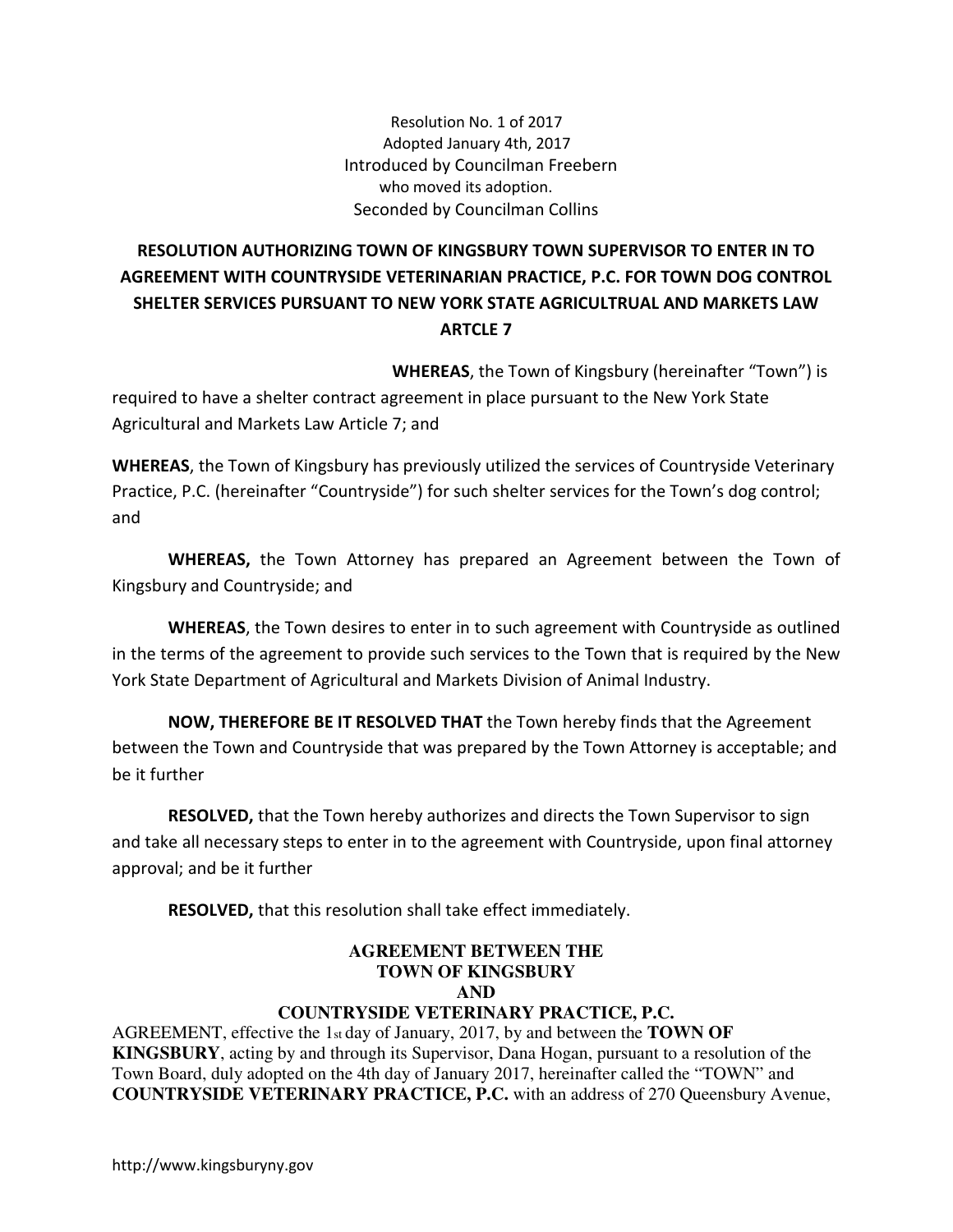Queensbury, New York 12804, acting through **James Keller, D.V.M.** hereinafter called the "VETERINARIAN".

WITNESSETH

WHEREAS, the TOWN, the pursuant to Article 7 of the Agriculture and Markets Law of the State of New York, desires to enter into a contract with the VETERINARIAN, whereby the

VETERINARIAN will furnish services to the people of the Town of Kingsbury in the nature of impounding lost of stay dogs, and

WHEREAS, the VETERINARIAN desires to enter into a contract with the Town of Kingsbury to furnish such services to the people of the TOWN.

NOW, THEREFORE, be it agreed as follows:

1. The VETERINARIAN agrees to furnish services for the impoundment of lost or stray dogs according to the following fee schedule:

A. Daily Impoundment Fee: \$16.00

- B. Flea Treatment \$ 4.00
- C. Emergency Examination \$90.00
- D. Daily Hospitalization Rate (plus meds) \$20.00-25.00
- E. Euthanasia and Transport \$75.00
- F. Cremation (depending on weight) \$50.00-130.00
- G. Spray/Neuter \$40.00
- H. Rabies Vaccination \$40.00

2. In consideration for furnishing such services by the VETERINARIAN, the TOWN agrees to pay the VETERINARIAN on a QUARTERLY basis, within TEN (10) days of invoice, such amounts billed pursuant to the fee schedule set above.

3. This agreement is executed pursuant to Article 7 of the Agricultural and Markets Law of the State of New York and Chapter 75 of the Code of the Town of Kingsbury, Pursuant to Section 75-15 of the code of the Town of Kingsbury, each dog which is not identified shall be held for a period of NINE (9) days from the day seized. Identified dogs shall be held for a period of SEVEN (7) days after notice of seizure if personally delivered to the owner of said dog and NINE (9) days from the date notice is mailed to the owner of said dog.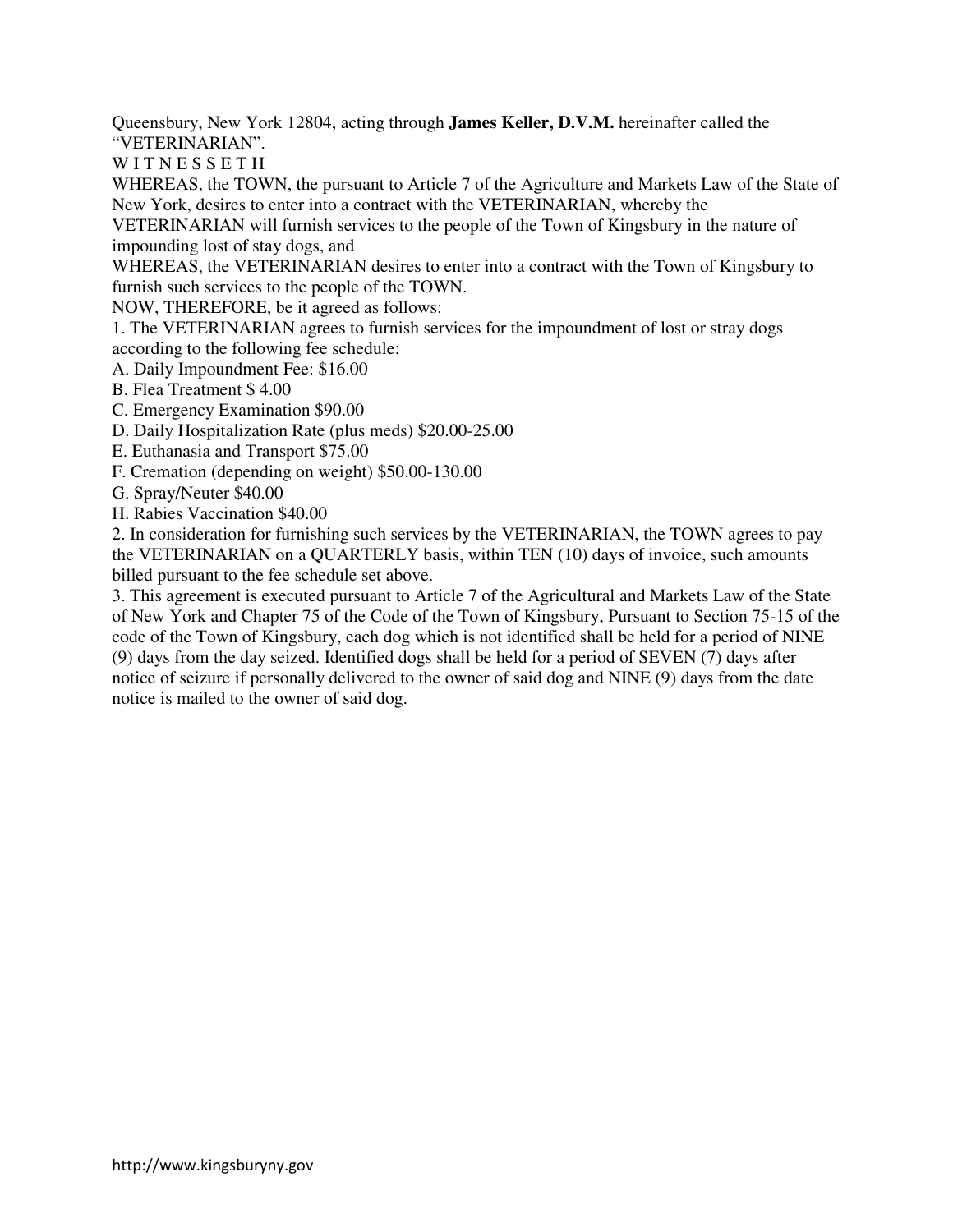Page **2** of **3** 

The VETERINARIAN agrees that seized dogs shall be held for the applicable time periods specified above and in compliance with Section 117 of the New York Agricultural and Markets Law.

4. The term of this Agreement is from **January 1, 2017 through December 31, 2017**, unless earlier terminated pursuant to the provisions of paragraph 5 or 6.

5. The Town shall have the right to cease performing (except for payment for past services rendered) or terminate the contract if:

[a] VETERINARIAN fails or refuses to comply with all applicable laws or ordinances; or

[b] VETERINARIAN is guilty of a substantial violation of any provision of this contract;

[c] In any event, the Town, without prejudice to any other rights or remedy it may have, may by seven (7) days written notice to VETERINARIAN, terminate this Agreement, the services of VETERINARIAN and the Town right to proceed hereunder.

6. VETERINARIAN shall have the right to cease performing or terminate the contract if the Town is guilty of a substantial violation of any provisions of this Contract.

7. In accordance with the provisions of Section 109 of the General Municipal Law,

VETERINARIAN, is hereby prohibited from assigning, transferring, conveying, subletting or otherwise disposing of this Agreement, or of its right, title or interest in this Agreement, or its power to execute this agreement, to any other person or corporation without the previous consent in writing of the Town.

8. Should any dispute arise between the TOWN and VETERINARIAN regarding the manner or sufficiency of the performance of the services to be rendered hereunder, the disputed matter shall be settled by arbitration in accordance with the laws of the State of New York. There shall be three arbitrators, one of whom shall be selected by each of the parties here to, and the third by the two arbitrators so selected. If the selection of any arbitrator is not made within fifteen (15) days of the time that either party has notified the other of the name of the arbitrator it has selected, then the arbitrator or arbitrators not selected shall be appointed in the manner provided by the laws of the state of New York. The work shall not be interrupted or delayed pending such decision.

9. The Supervisor has executed this Agreement pursuant to a Resolution adopted by the Town Board of the Town of Kingsbury, at a meeting thereof held on January 3, 2017, Dana Hogan, Supervisor of the Town, whose signature appears hereafter, is duly authorized and empowered to execute this instrument and enter into such an agreement on behalf of the Town. VETERINARIAN represents that it is his signature which appears hereafter and that he is duly authorized and empowered to execute this instrument and enter into such an agreement. This instrument shall be executed in duplicate. At least one copy shall be permanently filed, after execution thereof, in the office of the Town Clerk.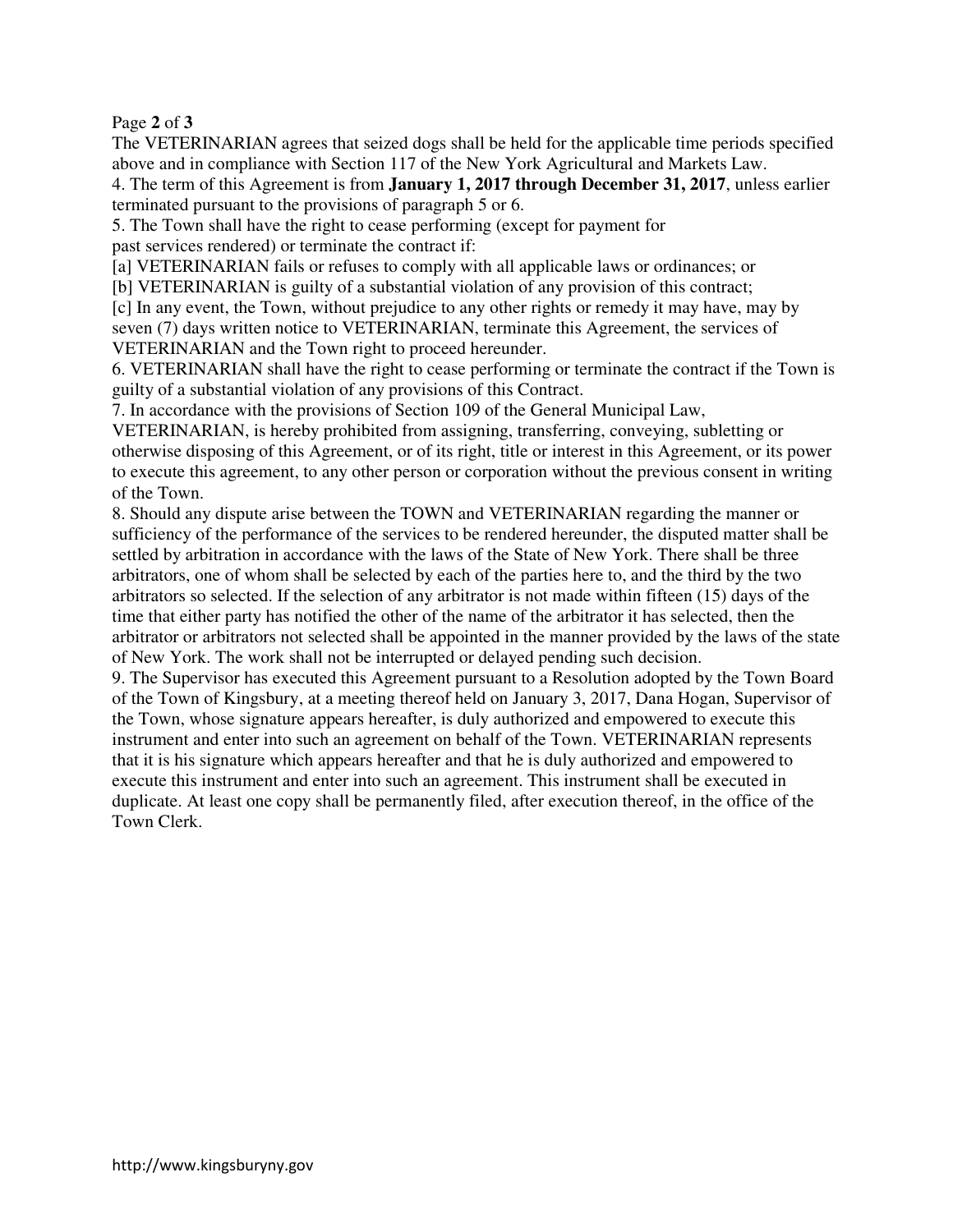Page **3** of **3** 

10. Any and all notices and payments required hereunder shall be addressed as follows, or to such other address as may hereafter be designated as follows, or to such other address as may hereafter be designated in writing by either party hereto:

To: Town of Kingsbury, Kingsbury Town Hall, 6 Michigan Street, Hudson Falls, New York 12839 To: James Keller, D.V.M., Countryside Veterinary Practice, P.C., 270 Queensbury Avenue, Queensbury, New York 12804.

11. No waiver of any breach of any condition of the Agreement shall be binding unless in writing and signed by the party waiving said breach. No such waiver shall in any way affect any other term or condition of this Agreement or constitute a cause or excuse for a repetition of such or any other breach unless the waiver shall include the same.

12. This Agreement constitutes the complete understanding of the parties. No amendment of any provisions thereof shall be valid unless in writing and signed by both parties.

13. This Agreement is governed by the laws of the state of New York.

14. This Agreement may be executed in Counterparts.

IN WITNESS WHEREOF, the Town of Kingsbury has caused its corporate seal to be affixed hereto and these presents to be signed by Dana Hogan, its Supervisor, duly authorized to do so, and to be attested to by Cynthia A. Bardin, Town Clerk of the Town of Kingsbury, and James Keller, D.V.M. of Countryside Veterinary Practice, P.C. have signed this agreement the day and year first above written.

TOWN OF KINGSBURY COUNTRYSIDE VETERINARIAN PRACTICE, P.C. By: By: Dana Hogan, Supervisor James Keller, D.V.M. Attest By: Cynthia A. Bardin, Town Clerk Town of Kingsbury

A **motion** by Councilman Bromley seconded by Councilman Freebern and carried by a vote of 5 ayes to increase the hourly wage of the Recreation Committee to \$9.75 due to the increase in the New York State minimum wage.

Town Clerk reported the following:

Notice of Public Hearing for the Noise Control and the continuance of the Public Hearing for Nuisance Properties had been published in today's edition of the Post-Star.

\$365.96 was saved in postage fees by consolidating tax bills of taxpayers owning multiple parcels. Village Clerk Ellen Brayman will begin to accept tax payments with a credit card in June 2017; Town Clerk will keep in contact to see how it works out; the Town may consider accepting tax payments with a credit card in the future.

On the first day of the 2017 County/Tax Collection approximately \$16,000.00 was collected in tax payments. There is much confusion about the one time reduction in the tax bill. Residents believe their tax bill will be almost cut in half due to the sale of the former Dix Avenue Drive-In. Town Clerk and the deputies explain the reduction applies only to the Town portion of the bill, not the entire bill.

Superintendent of Highways Michael Graham reported they have been busy plowing snow and working on trucks. Graham updated the Board by explaining that he had drafted a letter to the Washington County Public Works in regard to an increase in the upcoming Mowing Contract for 2017. The Town has not received an increase in quite some time.